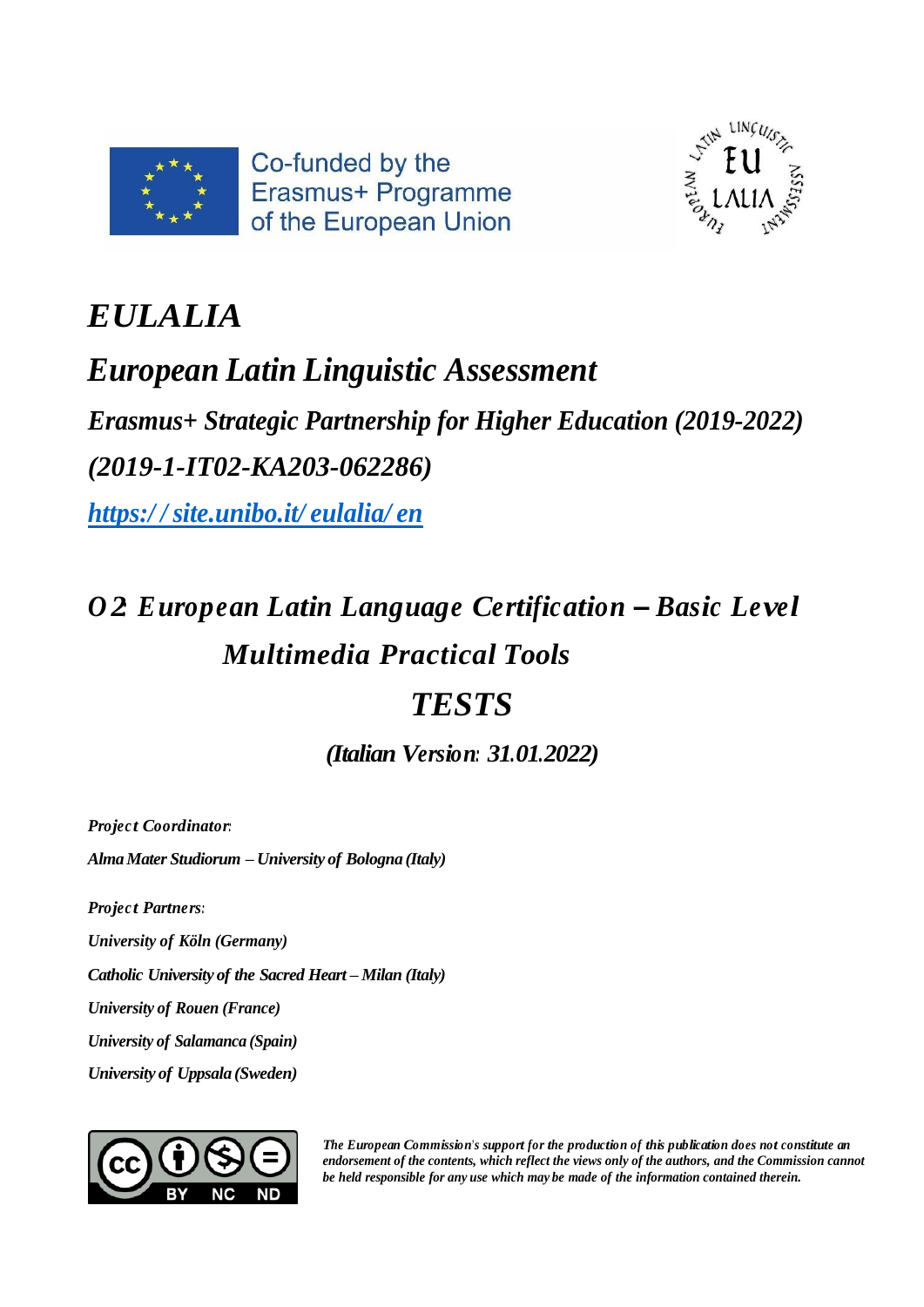## *Praeambulum*

## **Midas rex** (da Igino)

*Midas rex, quod Apollinis iram excitavit, asininas aures habuit. At Liber pater Midam carum habuit et donum ei concessit. Sed hoc donum periculum fuit Midae.*

1. 2. 3. 4. 5. 6. 7. 8. 9. 10. 11. 12. 13. Midas<sup>1</sup> rex, filius Matris deae, Apollinis<sup>2</sup> et Marsyae<sup>3</sup> *certaminis* iudex fuit. Postquam Apollo cum *Marsya* fistula<sup>4</sup> contenderat, Midas Marsyae victoriam dare statuit. Quare Apollo, ardens ira, ei asininas aures<sup>5</sup> dedit. Eo tempore Liber<sup>6</sup> pater solus sine *comitibus* suis per locos *ignotos* erravit<sup>7</sup>, eumque Midas domi suae liberaliter accepit<sup>8</sup>. Midae auxilio, Liber amicos suos rursus invenit. Midae Liber pater ob beneficium magnam potestatem concessit: si res tetigerat, **eas** in *aurum* convertebat. Sed, quia etiam cibi aurum fiebant, ille famem<sup>9</sup> numquam pellebat. Liber, quia Midam miserum videbat, illum *donum* **ei** eripuit. Sicut Liber ei imperavit, rex in flumen Pactolum<sup>10</sup> descendit; aqua fluminis, ut corpus tetigit, aureum colorem sumpsit; quare *flumen* nunc omnes in Lydia<sup>11</sup>  $Chrysorrhoas<sup>12</sup> appellant.$ 

Glossarium

 $<sup>1</sup> Midas: nom. s. (Midas, -ae, m.; rex)$ </sup>

<sup>2</sup> *Apollinis*: Apollo, -inis; deus

<sup>3</sup> *Marsyae*: Marsya, -ae (m.)

4 *fistula*: fistula, -ae

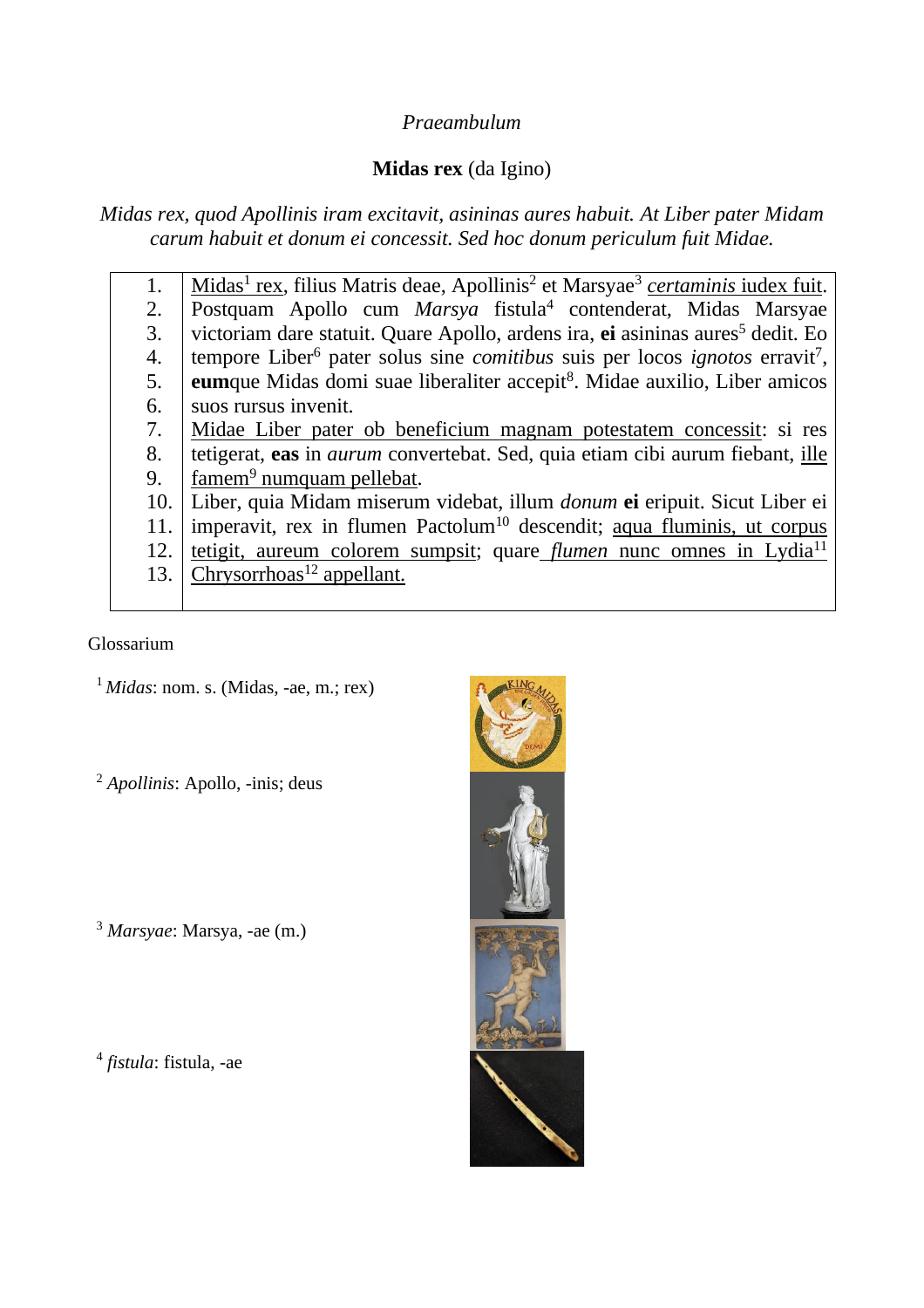5 *asininas aures*: asininae aures (f. pl.)

<sup>6</sup> *Liber*: Liber, Liberi; deus

7 *erravit*: erro, -as, -avi, -atum, -are

8 *liberaliter accepit*: domum divitiasque suas ei praebuit

9 *famis*: famis, -is (f.)

<sup>10</sup> *Patoclum*: Patoclus, -i: Lydiae flumen

<sup>11</sup>*Lydia*: Lydia, -ae

<sup>12</sup> *Chrysorrhoas*: 'aureum flumen' (Graece)

1. Scegli la sequenza corretta (3 punti)

## A

- 1. Midas iudex est certaminis inter Apollinem et Marsyam
- 2. Midas asininas aures habet
- 3. Apollo ira ardet
- 4. Midas Liberum patrem domi accipit
- 5. Liber Midae gratus est
- 6. Midas res tangit et eae aurum fiunt
- 7. Midas cibos non accipit
- 8. Midas in flumen descendit
- 9. Aqua aureum colorem sumit.





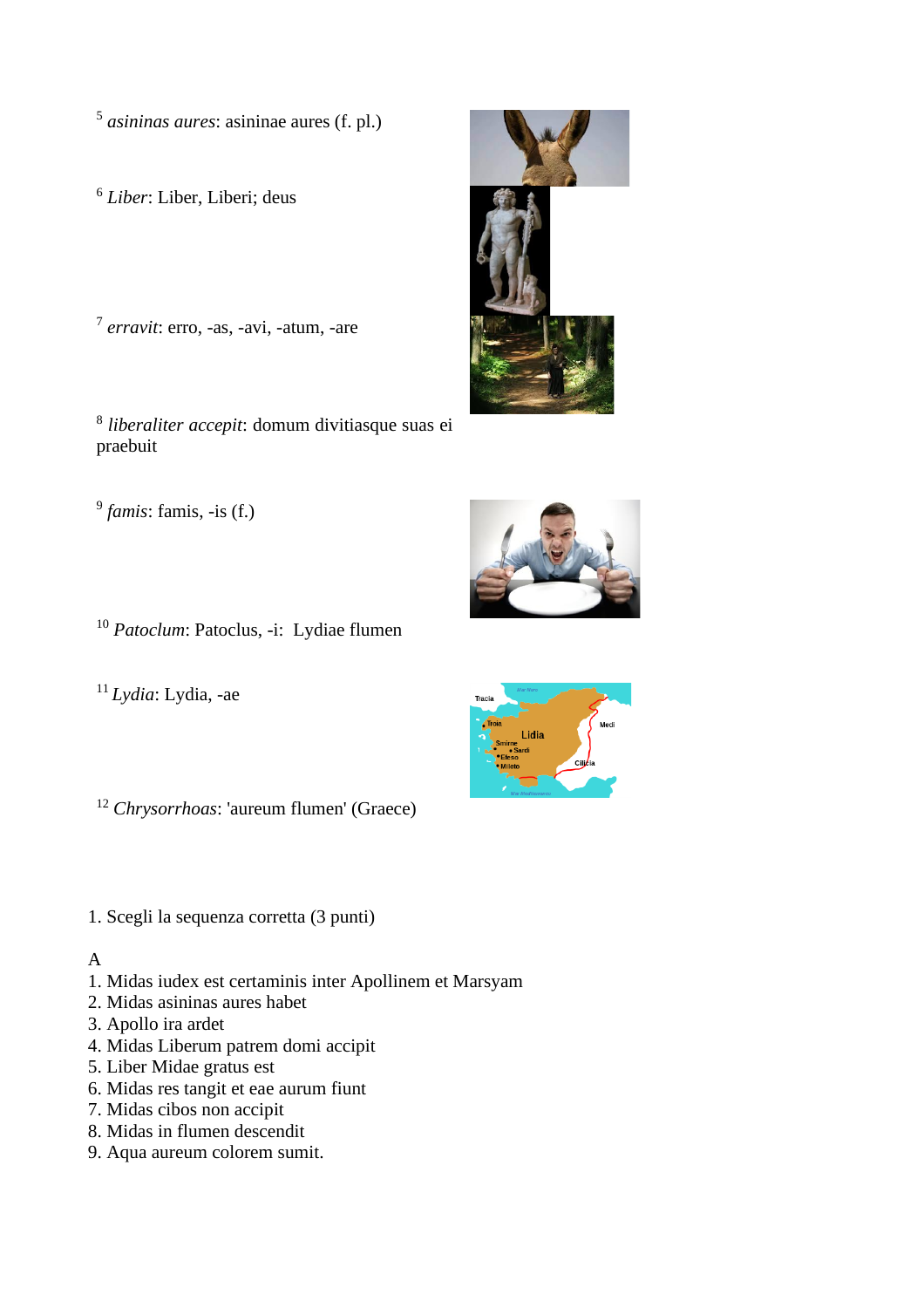#### B

- 1. Midas iudex est certaminis inter Apollinem et Marsyam
- 2. Apollo Midae iudicium non tolerat
- 3. Apollo Midae asininas aures dat
- 4. Liber per locos ignotos errat
- 5. Liber magnum donum Midae concedit
- 6. Liber comites suos rursus invenit
- 7. Midas omnes res in aurum convertit
- 8. Liber donum suum revocat
- 9. Midas in flumen descendit.

## C

- 1. Midas filius deae est
- 2. Midas Apollinem et Marsyam iudicat
- 4. Apollo ira ardet
- 3. Midas asininas aures accipit
- 5. Liber comites suos invenit
- 6. Midas donum accipit
- 7. Si Midas res tangit, eae aureae fiunt
- 8. Midas famem non tolerat
- 9. Midas in flumen discendit

#### 2. Completa con la forma corretta (4 punti)

a) Apollo contra \_\_\_\_\_\_\_\_\_\_\_\_\_\_\_ vincere cupit

- 1. Marsya
- 2. Marsyae
- 3 Marsyam
- 4 Marsyas

#### b) Midas \_\_\_\_\_\_\_\_\_\_\_\_\_\_ auxilium praebet

- 1. Libero
- 2. Liberi
- 3. Liberum
- 4. Liber

### c) Midas omnes res \_\_\_\_\_\_\_\_\_\_\_\_\_ convertit

- 1. in aurum
- 2. aureas
- 3. auro
- 4. per aurum

## d) Midas Liberum secum \_\_\_\_\_\_\_\_\_\_\_\_\_ ducit

- 1. domi
- 2. domo
- 3. domum
- 4. in domo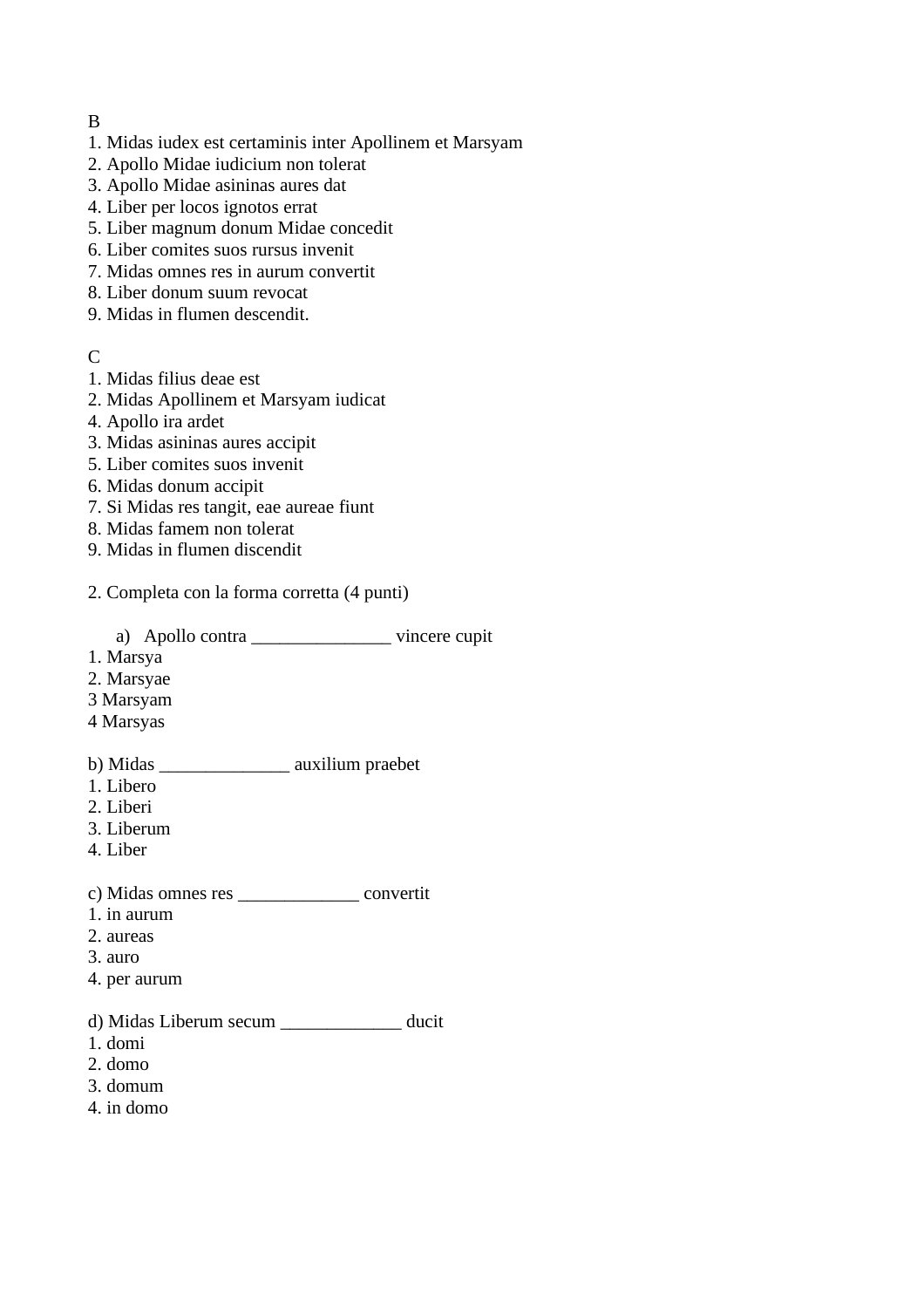3. Barra la risposta Verum/Falsum/Non Liquet in base al testo letto (6 punti)

| Deam Matrem Marsya multum amavit  |  |  |
|-----------------------------------|--|--|
| Apollo ira arsit                  |  |  |
| Midas Libero auxilium praebuit    |  |  |
| 4. Liber amicos non habuit        |  |  |
| Midas Libero gratus fuit          |  |  |
| Lydiae flumen novum nomen accepit |  |  |

#### 4. Completa la frase associando numero e lettera (6 punti)

| 1. Apollo ira arsit                  | A. quia Apollo eas mutaverat                  |  |  |  |  |  |
|--------------------------------------|-----------------------------------------------|--|--|--|--|--|
| 2. Midas asininas aures habuit       | B. illae aureae fiunt                         |  |  |  |  |  |
| 3. Liber per ignotos locos erraverat | C. flumen aureum colorem sumpsit              |  |  |  |  |  |
| 4. ut Midas res tangit               | D. antequam Midas eum domi suae accepit       |  |  |  |  |  |
| 5. cum Midas in eum descendit        | E. flumen novum nomen accepit                 |  |  |  |  |  |
| 6. postquam fluminis aquae colorem   | F. quia Midas Marsyam victorem facere statuit |  |  |  |  |  |
| mutaverunt                           |                                               |  |  |  |  |  |

## $1-\qquad \qquad 2-\qquad \qquad 3-\qquad \qquad 4-\qquad \qquad 5-\qquad \qquad 6-\qquad$

5. Scrivi accanto al pronome il sostantivo cui si riferisce, declinandolo come il pronome stesso (3 punti)

#### **Es. R. 3. Ei = Midae**

- A. R. 5. Eum = \_\_\_\_\_\_\_\_\_\_\_\_\_\_\_\_\_\_\_\_\_
- B. R 8. Eas = \_\_\_\_\_\_\_\_\_\_\_\_\_\_\_\_\_\_\_\_\_\_\_\_
- C. R.  $10 \text{ Ei} = \_$

6. Indica il caso e numero, barrando la casella corrispondente, come nell'esempio (3 punti; ½ per ciascuna riposta esatta)

|                   | <b>NS</b> | <b>NP</b> | <b>GS</b> | <b>GP</b> | DS | <b>DP</b> | AcS | AcP | <b>VS</b> | <b>VP</b> | AbS | AbP |
|-------------------|-----------|-----------|-----------|-----------|----|-----------|-----|-----|-----------|-----------|-----|-----|
| R. 1.             |           |           | X         |           |    |           |     |     |           |           |     |     |
| <b>Certaminis</b> |           |           |           |           |    |           |     |     |           |           |     |     |
| R. 2. Marsya      |           |           |           |           |    |           |     |     |           |           |     |     |
| R. 4. Comitibus   |           |           |           |           |    |           |     |     |           |           |     |     |
| R. 4. Ignotos     |           |           |           |           |    |           |     |     |           |           |     |     |
| R. 8. Aurum       |           |           |           |           |    |           |     |     |           |           |     |     |
| R. 10. Donum      |           |           |           |           |    |           |     |     |           |           |     |     |
| R. 12. Flumen     |           |           |           |           |    |           |     |     |           |           |     |     |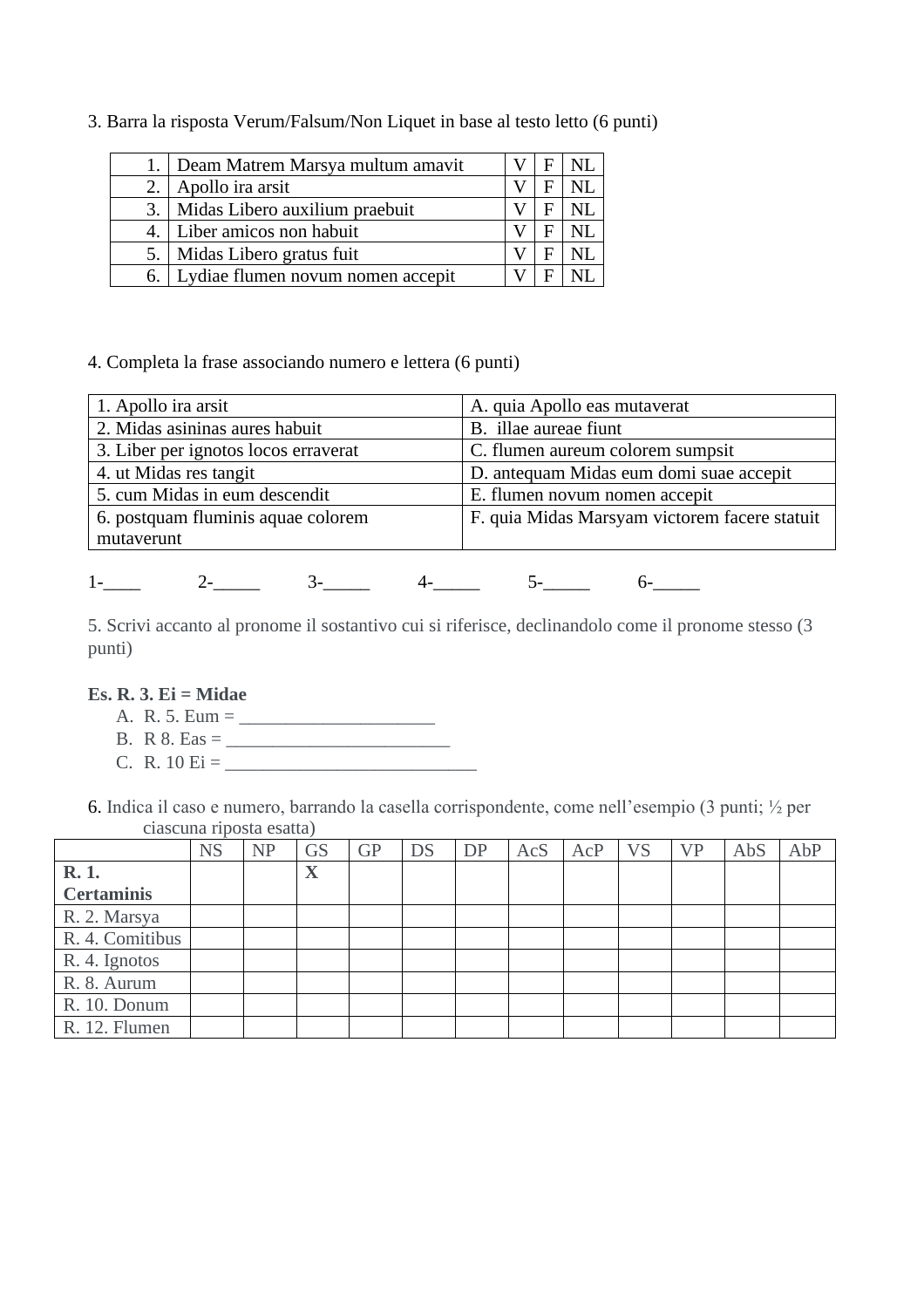#### 7. Scegli la risposta corretta per completare le trasformazioni (5 punti)

## A. R. 1. Midas rex certaminis iudex fuit

Midas rex iudicavit

- 1. certaminis
- 2. certamine
- 3. certamen
- 4. certamina

## B. R. 7. Midae Liber pater ob beneficium magnam potestatem concessit

## Midae Liber pater \_\_\_\_\_\_\_\_\_\_\_\_\_\_\_\_ magnam potestatem concessit

- 1. pro beneficio
- 2. beneficium
- 3. ad beneficium
- 4. de beneficio

## C. R. 8/9. ille famem numquam pellebat

#### \_\_\_\_\_\_\_\_\_\_\_\_\_\_\_ Midam numquam relinquebat

- 1. famem
- 2. fame
- 3. famis
- 4. ad famem

## D. R. 11/12. aqua fluminis, ut corpus tetigit, aureum colorem sumpsit aqua fluminis \_\_\_\_\_\_\_\_\_\_\_\_\_\_ corpus tetigit, aureum colorem sumpsit

- 1. Cum
- 2. Et
- 3. Quia
- 4. Antequam
- E. R. 12/13. flumen nunc omnes in Lydia Chrysorrhoas appellant Flumen omnes in Lydia Chrysorrhoas \_\_\_\_\_\_\_\_\_\_\_\_\_\_\_
	- 1. appellate
	- 2. appellaverunt
	- 3. appellatis
	- 4. appellaverat